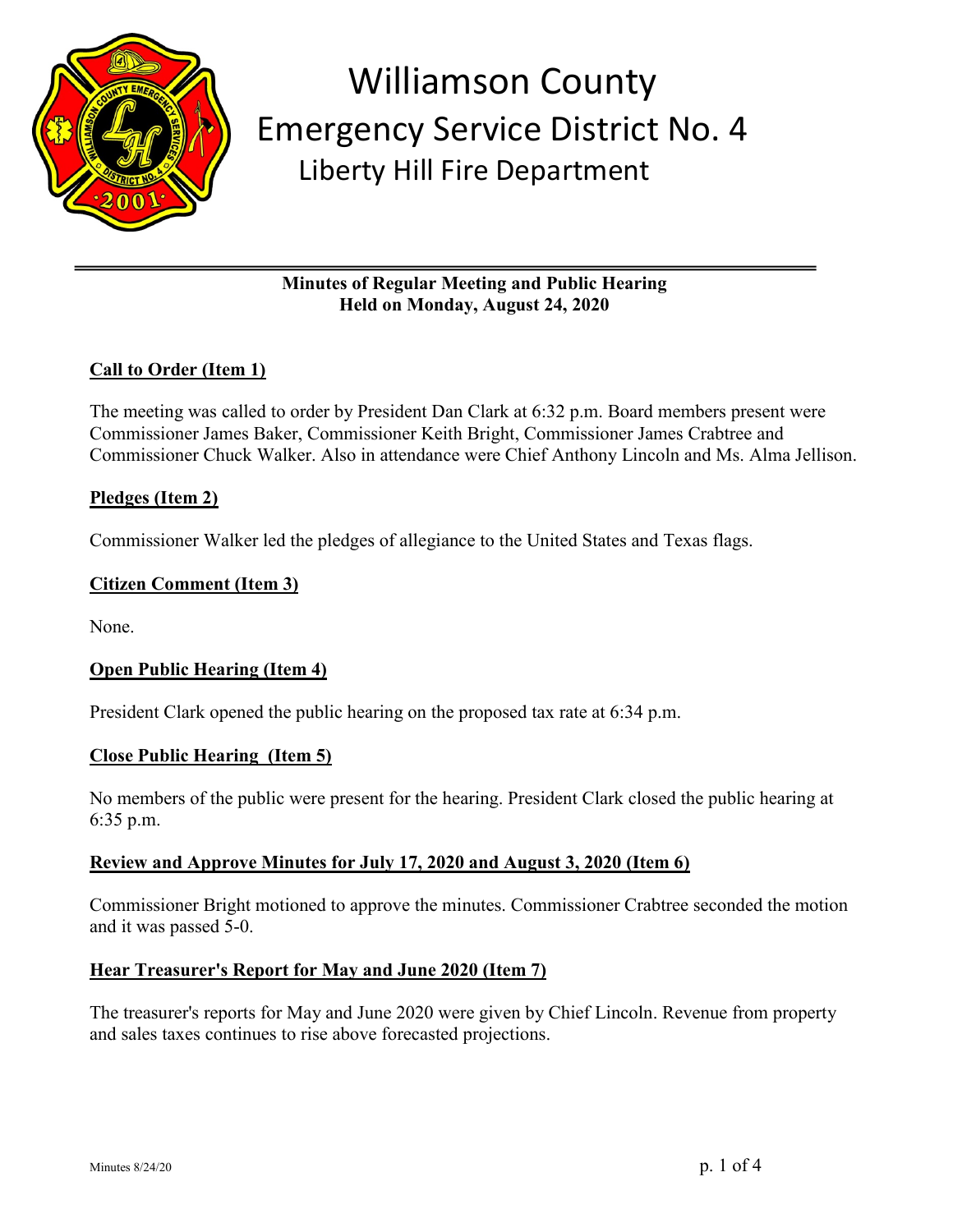

# **Discussion and Possible Action to Adopt Budget for the Fiscal Year from October 1, 2020 to September 30, 2021 (Item 8)**

Chief Lincoln presented the proposed budget for the next fiscal year. The board entered into executive session at 7:19 p.m. and ended executive session at 7:30 p.m. The regular meeting resumed at 7:30 p.m. Commissioner Bright motioned to approve the budget and to add a raise for Chief Lincoln, which was not previously included. Commissioner Walker seconded the motion and it was approved 5-0.

# **Discussion and Possible Action on the District's 2020 Tax Rate, Adopt an Order Levying Taxes, and Authorizing Filing Order with the Williamson County Tax Assessor Collector (Item 9)**

After a discussion, Commissioner Bright motioned that the property tax rate be increased by the adoption of a tax rate of \$0.093295, which is effectively a 0.387% increase in the tax rate. This tax rate will raise more taxes for maintenance and operations on a \$100,000 home by approximately \$2.70. Commissioner Crabtree seconded the motion and it was passed 4-0 with Commissioner Baker abstaining.

# **Acknowledge and Approve Posting of Statement Regarding Adopted Tax Rate to Home Page of District Website (Item 10)**

Commissioner Crabtree motioned to place the statement regarding the adopted tax rate to the home page of the district website. Commissioner Bright seconded and it was passed 5-0.

### **Discussion and Possible Action Authorizing the Update of Corporate Authorization Resolution and associated signature cards for all accounts with First Texas Bank. Discussion and Possible Action Authorizing Chief Lincoln and Ms. Jellison information access to all association accounts with First Texas Bank (Item 11)**

Commissioner Crabtree motioned to update the corporate authorization resolution and signature cards with First Texas Bank with the seated board of commissioners and the elected officer positions as of the adjournment of the January 20, 2020 meeting as referenced in the minutes; Dan Clark -president, James Baker - vice president, James Crabtree - secretary, Keith Bright - treasurer, removal of Jeffrey Roemer, assistant treasurer, add Chuck Walker, assistant treasurer. Including the authorization allowing Ms. Alma Jellison and Chief Anthony Lincoln information access to all associated accounts with First Texas Bank. Commissioner Bright seconded and it was passed 5-0.

**Discussion and Possible Action Authorizing Resolution of Lodge, Association or Other Similar Organization Contract and Associated Signature Cards for all Accounts with Vera Bank. Discussion and Possible Action Authorizing Chief Lincoln and Ms. Jellison information access to all association accounts with Vera Bank (Item 12)**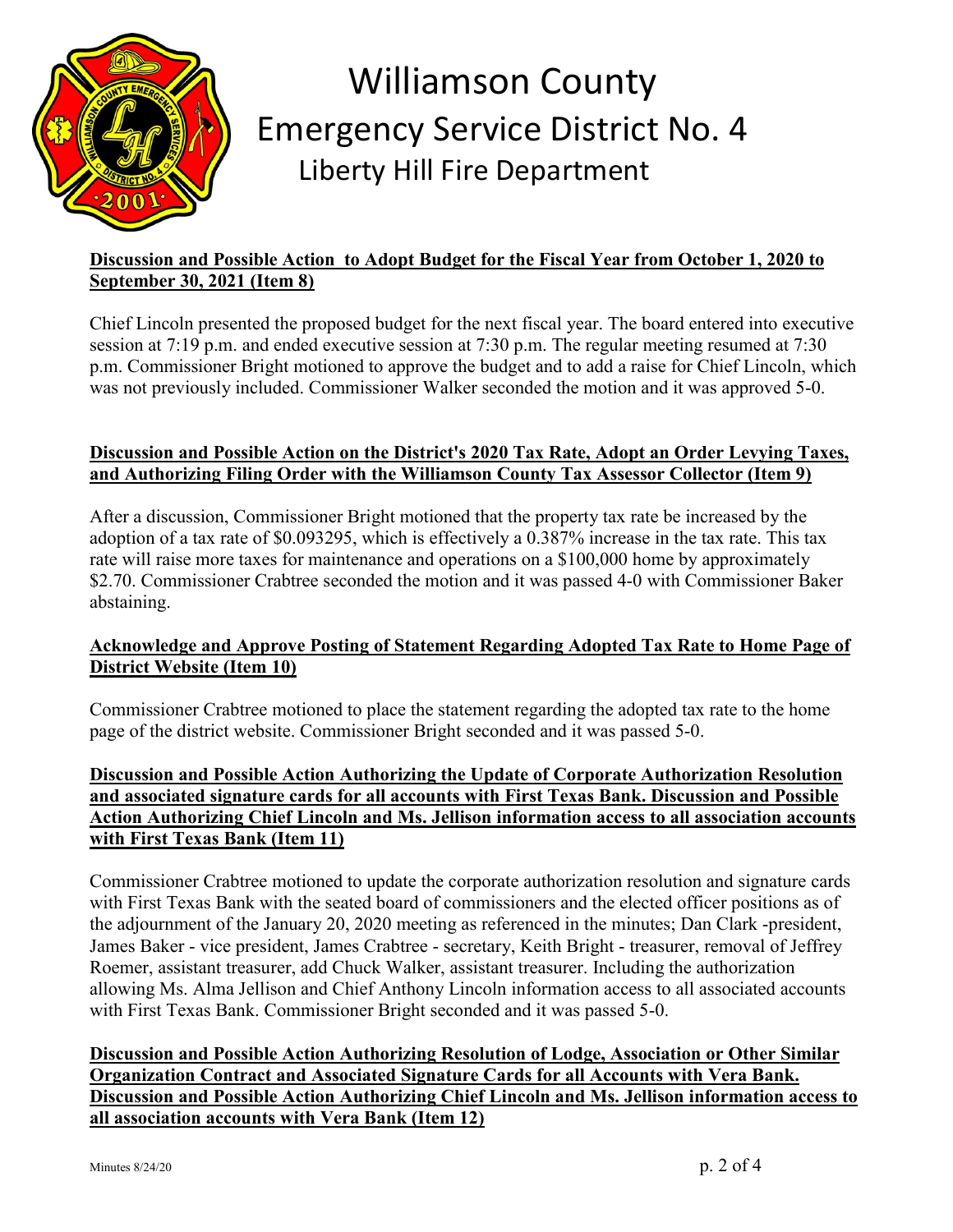

Commissioner Crabtree motioned to update the resolution of lodge, association or other similar organization contract and associated signature cards for all accounts with Vera Bank with the seated board of commissioners and the elected officer positions as of the adjournment of the January 20, 2020 meeting as referenced in the minutes; Dan Clark -president, James Baker - vice president, James Crabtree - secretary, Keith Bright - treasurer, removal of Jeffrey Roemer, assistant treasurer, add Chuck Walker, assistant treasurer. Including the authorization allowing Ms. Alma Jellison and Chief Anthony Lincoln information access to all associated accounts with Vera Bank. Commissioner Bright seconded and it was passed 5-0.

# **Discussion and Possible Action Authorizing Staff to Obtain ESD Debit Cards for Certain Staff Members (Item 13)**

Commissioner Crabtree motioned to authorize First Texas Bank to issue a debit card to Fire Marshall Michael Dickens. Commissioner Bright seconded and it was approved 5-0.

### **Discussion and Possible Action to Adopt a Resolution Establishing Records Management Program, Appointing Records Management Officer and Appointing Public Information Coordinator (Item 14)**

Commissioner Bright motioned to approve a resolution establishing records management program, appointing Ms. Alma Jellison as records management officer and public information coordinator. Commissioner Crabtree seconded the motion and it was approved 5-0.

### **Discussion and Possible Action on Status of Design, Architectural and Engineering Work, Architectural and Engineering Consultants and Construction on Fire Station #3. (Item 15)**

No action taken.

# **Receive Monthly Report from the Fire Chief Regarding Emergency Operations, Response Times, Call Volumes, Training, Management Activities and Personnel, and Consider Taking Related Action (Item 16)**

The report was given by Chief Lincoln.

### **Announcements (Item 17)**

The next board meeting will be held at 6:30 p.m. on Monday, September 21, 2020.